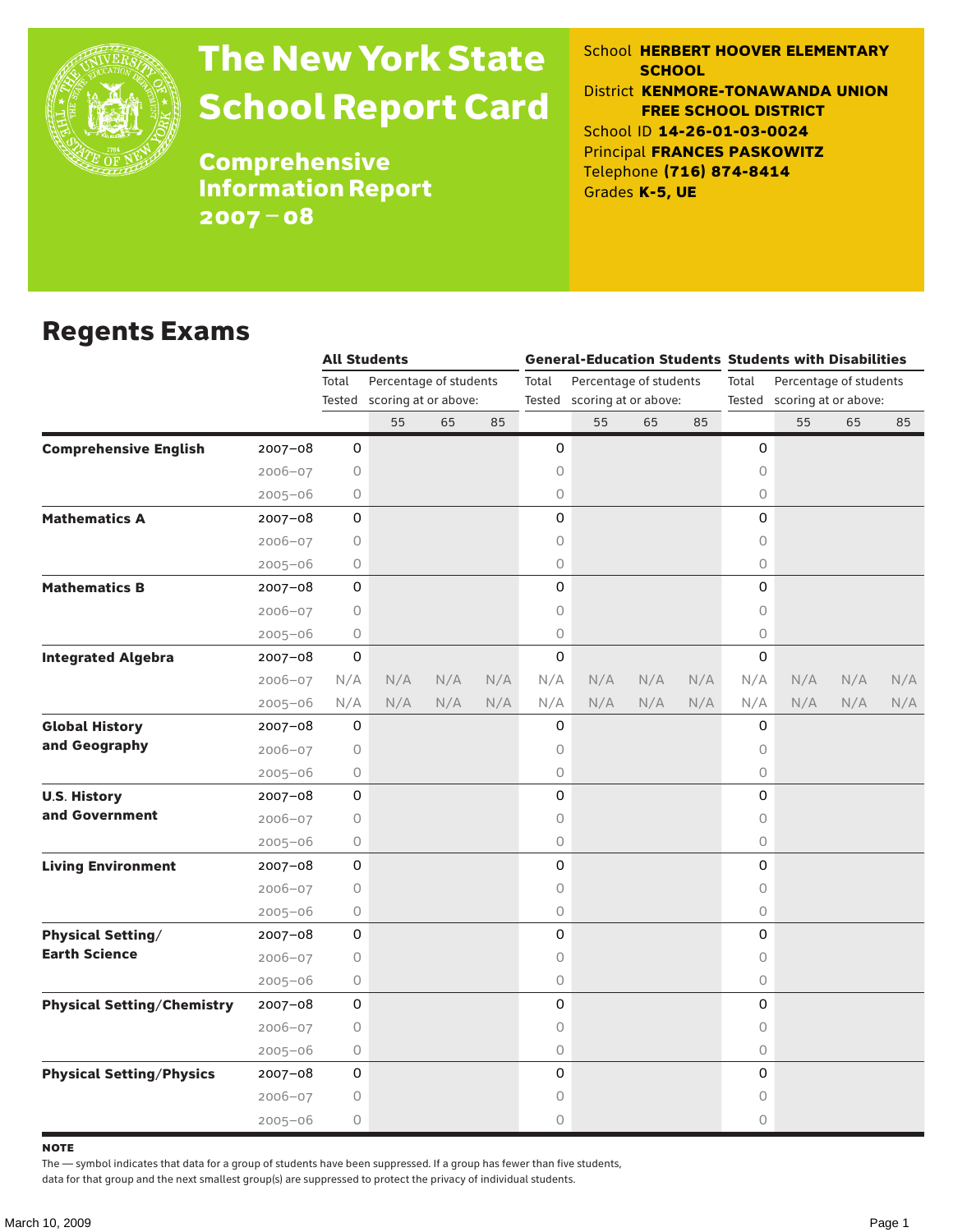School **HERBERT HOOVER ELEMENTARY SCHOOL** District **KENMORE-TONAWANDA UNION FREE**<br>School ID 14-26-01-03-0024 **District SCHOOL DISTRICT** School ID **14-26-01-03-0024** 

#### New York State English as a Second Language Achievement Test (NYSESLAT)

|                  |             | <b>All Students</b>               |                   |                             |                          |                                   | <b>General-Education Students</b> |                          |                          |                             |                                   | <b>Students with Disabilities</b> |  |                             |  |       |  |
|------------------|-------------|-----------------------------------|-------------------|-----------------------------|--------------------------|-----------------------------------|-----------------------------------|--------------------------|--------------------------|-----------------------------|-----------------------------------|-----------------------------------|--|-----------------------------|--|-------|--|
|                  |             | Total                             |                   | Percent of students scoring |                          |                                   | Total                             |                          |                          | Percent of students scoring |                                   | Total                             |  | Percent of students scoring |  |       |  |
|                  |             | Tested in each performance level: |                   |                             |                          | Tested in each performance level: |                                   |                          |                          |                             | Tested in each performance level: |                                   |  |                             |  |       |  |
|                  |             |                                   |                   | Begin. Interm. Adv.         |                          | Prof.                             |                                   |                          | Begin. Interm. Adv.      |                             | Prof.                             |                                   |  | Begin. Interm. Adv.         |  | Prof. |  |
| <b>Listening</b> | $2007 - 08$ | $\overline{2}$                    |                   |                             |                          | -                                 | $\overline{c}$                    |                          |                          |                             | $\overline{\phantom{0}}$          | 0                                 |  |                             |  |       |  |
| and Speaking     | $2006 - 07$ | $\overline{2}$                    |                   |                             |                          |                                   | $\overline{2}$                    |                          |                          |                             |                                   | $\circ$                           |  |                             |  |       |  |
| $(Grades K-1)$   | $2005 - 06$ | $\mathbf 1$                       |                   |                             |                          | $\overline{\phantom{0}}$          | $\mathbf 1$                       |                          |                          |                             |                                   | 0                                 |  |                             |  |       |  |
| <b>Reading</b>   | $2007 - 08$ | $\overline{c}$                    | ▃                 |                             |                          | $-$                               | $\overline{c}$                    | $\overline{\phantom{0}}$ |                          | $\overline{\phantom{0}}$    | $\overline{\phantom{0}}$          | 0                                 |  |                             |  |       |  |
| and Writing      | $2006 - 07$ | $\overline{2}$                    |                   |                             |                          | $\overline{\phantom{0}}$          | $\overline{2}$                    |                          |                          |                             | $\overline{\phantom{0}}$          | 0                                 |  |                             |  |       |  |
| $(Grades K-1)$   | $2005 - 06$ | $\mathbf 1$                       |                   |                             |                          | $\overline{\phantom{0}}$          | 1                                 |                          |                          |                             |                                   | 0                                 |  |                             |  |       |  |
| <b>Listening</b> | $2007 - 08$ | $\overline{4}$                    | $\qquad \qquad -$ |                             | $\qquad \qquad -$        | $\qquad \qquad -$                 | 3                                 | $\qquad \qquad$          | —                        | —                           | $\qquad \qquad -$                 | $\mathbf 1$                       |  |                             |  |       |  |
| and Speaking     | $2006 - 07$ | $\overline{2}$                    |                   |                             |                          |                                   | $\overline{2}$                    |                          |                          |                             | $\qquad \qquad -$                 | 0                                 |  |                             |  |       |  |
| (Grades $2-4$ )  | $2005 - 06$ | $\mathbf 1$                       |                   |                             | $\overline{\phantom{0}}$ | $\qquad \qquad -$                 | 1                                 | $\qquad \qquad -$        | $\overline{\phantom{0}}$ | $\qquad \qquad -$           | $\qquad \qquad -$                 | 0                                 |  |                             |  |       |  |
| <b>Reading</b>   | $2007 - 08$ | 4                                 |                   |                             |                          | $\overline{\phantom{0}}$          | 3                                 |                          |                          |                             | $\overline{\phantom{0}}$          | 1                                 |  |                             |  |       |  |
| and Writing      | 2006-07     | $\overline{2}$                    |                   |                             |                          | $\overline{\phantom{0}}$          | $\overline{2}$                    |                          |                          |                             |                                   | $\circ$                           |  |                             |  |       |  |
| (Grades $2-4$ )  | $2005 - 06$ | $\mathbf 1$                       |                   |                             |                          | $\overline{\phantom{0}}$          | $\mathbf{1}$                      |                          |                          |                             |                                   | 0                                 |  |                             |  |       |  |
| <b>Listening</b> | 2007-08     | 0                                 |                   |                             |                          |                                   | 0                                 |                          |                          |                             |                                   | 0                                 |  |                             |  |       |  |
| and Speaking     | $2006 - 07$ | $\mathbf 1$                       |                   |                             |                          |                                   | 1                                 |                          |                          |                             |                                   | 0                                 |  |                             |  |       |  |
| $(Grades 5-6)$   | $2005 - 06$ | $\bigcirc$                        |                   |                             |                          |                                   | 0                                 |                          |                          |                             |                                   | 0                                 |  |                             |  |       |  |
| <b>Reading</b>   | $2007 - 08$ | 0                                 |                   |                             |                          |                                   | 0                                 |                          |                          |                             |                                   | 0                                 |  |                             |  |       |  |
| and Writing      | $2006 - 07$ | $\mathbf 1$                       |                   |                             |                          |                                   | $\mathbf 1$                       |                          |                          |                             |                                   | 0                                 |  |                             |  |       |  |
| $(Grades 5-6)$   | $2005 - 06$ | $\circ$                           |                   |                             |                          |                                   | $\circ$                           |                          |                          |                             |                                   | $\circ$                           |  |                             |  |       |  |
| <b>Listening</b> | 2007-08     | 0                                 |                   |                             |                          |                                   | 0                                 |                          |                          |                             |                                   | 0                                 |  |                             |  |       |  |
| and Speaking     | $2006 - 07$ | $\bigcirc$                        |                   |                             |                          |                                   | 0                                 |                          |                          |                             |                                   | $\circ$                           |  |                             |  |       |  |
| $(Grades 7-8)$   | $2005 - 06$ | 0                                 |                   |                             |                          |                                   | 0                                 |                          |                          |                             |                                   | 0                                 |  |                             |  |       |  |
| <b>Reading</b>   | $2007 - 08$ | 0                                 |                   |                             |                          |                                   | 0                                 |                          |                          |                             |                                   | 0                                 |  |                             |  |       |  |
| and Writing      | 2006-07     | $\bigcirc$                        |                   |                             |                          |                                   | 0                                 |                          |                          |                             |                                   | 0                                 |  |                             |  |       |  |
| $(Grades 7-8)$   | $2005 - 06$ | 0                                 |                   |                             |                          |                                   | 0                                 |                          |                          |                             |                                   | 0                                 |  |                             |  |       |  |
| <b>Listening</b> | 2007-08     | 0                                 |                   |                             |                          |                                   | 0                                 |                          |                          |                             |                                   | 0                                 |  |                             |  |       |  |
| and Speaking     | $2006 - 07$ | $\bigcirc$                        |                   |                             |                          |                                   | $\bigcirc$                        |                          |                          |                             |                                   | 0                                 |  |                             |  |       |  |
| $(Grades g-12)$  | $2005 - 06$ | $\bigcirc$                        |                   |                             |                          |                                   | $\bigcirc$                        |                          |                          |                             |                                   | 0                                 |  |                             |  |       |  |
| <b>Reading</b>   | $2007 - 08$ | 0                                 |                   |                             |                          |                                   | 0                                 |                          |                          |                             |                                   | 0                                 |  |                             |  |       |  |
| and Writing      | $2006 - 07$ | 0                                 |                   |                             |                          |                                   | 0                                 |                          |                          |                             |                                   | 0                                 |  |                             |  |       |  |
| $(Grades g-12)$  | $2005 - 06$ | 0                                 |                   |                             |                          |                                   | 0                                 |                          |                          |                             |                                   | 0                                 |  |                             |  |       |  |

#### **NOTE**

The — symbol indicates that data for a group of students have been suppressed. If a group has fewer than five students,

data for that group and the next smallest group(s) are suppressed to protect the privacy of individual students.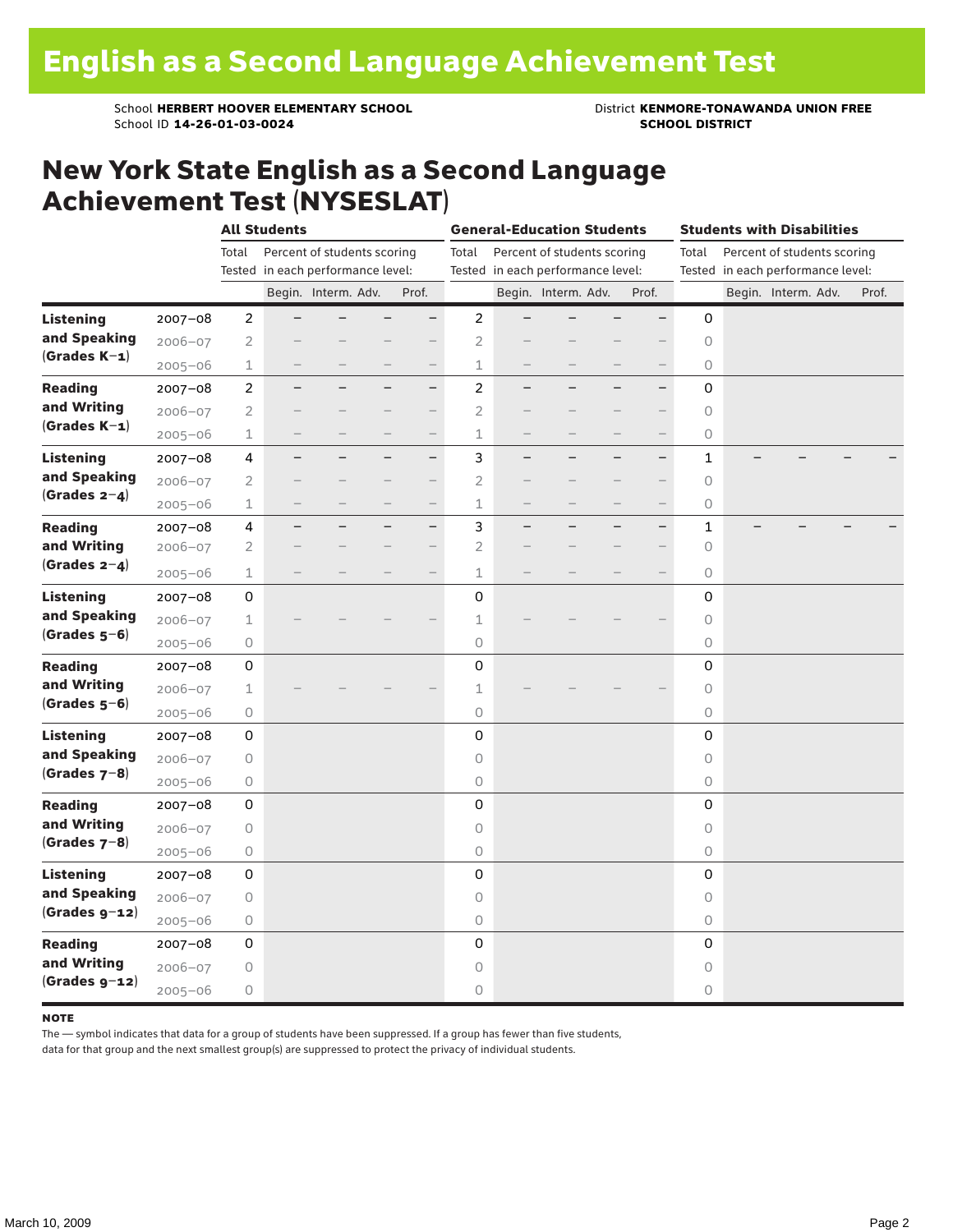School **HERBERT HOOVER ELEMENTARY SCHOOL** District **KENMORE-TONAWANDA UNION FREE**<br>School ID 14-26-01-03-0024 **District Album School District** School ID **14-26-01-03-0024** 

### Elementary/Middle-Level Social Studies 2007–08

|                                   | <b>All Students</b>                                         |    |       |     |     |       | <b>General-Education Students</b>                  |       |                                                             | <b>Students with Disabilities</b> |    |    |    |     |                |
|-----------------------------------|-------------------------------------------------------------|----|-------|-----|-----|-------|----------------------------------------------------|-------|-------------------------------------------------------------|-----------------------------------|----|----|----|-----|----------------|
|                                   | Total<br>Percentage of students<br>Tested scoring at level: |    |       |     |     | Total | Percentage of students<br>Tested scoring at level: |       | Percentage of students<br>Total<br>Tested scoring at level: |                                   |    |    |    |     |                |
|                                   |                                                             |    |       | 3   | 4   |       |                                                    |       |                                                             | 4                                 |    |    |    |     | $\overline{4}$ |
| <b>Elementary</b><br><b>Level</b> | 94                                                          | 2% | $1\%$ | 52% | 45% | 79    | $1\%$                                              | $1\%$ | 51%                                                         | 47%                               | 15 | 7% | 0% | 60% | 33%            |
| <b>Middle Level</b>               | 0                                                           |    |       |     |     |       |                                                    |       |                                                             |                                   | 0  |    |    |     |                |

#### 2004 Total Cohort Performance on Regents Exams After Four Years

|                                        | <b>All Students</b> |                                                 |  |              | <b>General-Education Students</b> |                                                 |  |              |  |                | <b>Students with Disabilities</b>  |  |                    |  |  |  |
|----------------------------------------|---------------------|-------------------------------------------------|--|--------------|-----------------------------------|-------------------------------------------------|--|--------------|--|----------------|------------------------------------|--|--------------------|--|--|--|
|                                        | Coho<br>Enroll      | Percentage of<br>students scoring:<br>$55 - 64$ |  | 65-84 85-100 | Coho<br>o,<br>巴                   | Percentage of<br>students scoring:<br>$55 - 64$ |  | 65-84 85-100 |  | Coho<br>6<br>문 | Percentage of<br>students scoring: |  | 55-64 65-84 85-100 |  |  |  |
| <b>Global History</b><br>and Geography | 0                   |                                                 |  |              | 0                                 |                                                 |  |              |  | 0              |                                    |  |                    |  |  |  |
| <b>U.S. History</b><br>and Government  | 0                   |                                                 |  |              | 0                                 |                                                 |  |              |  | 0              |                                    |  |                    |  |  |  |
| <b>Science</b>                         | 0                   |                                                 |  |              | $\Omega$                          |                                                 |  |              |  | 0              |                                    |  |                    |  |  |  |

## New York State Alternate Assessments (NYSAA) 2007–08

|                         | <b>All Students</b> |                                                |               |   |   |  |  |  |  |  |  |  |
|-------------------------|---------------------|------------------------------------------------|---------------|---|---|--|--|--|--|--|--|--|
|                         | Total               | Number of students scoring<br>Tested at Level: |               |   |   |  |  |  |  |  |  |  |
|                         |                     | 1                                              | $\mathcal{P}$ | 3 | 4 |  |  |  |  |  |  |  |
| <b>Elementary Level</b> |                     |                                                |               |   |   |  |  |  |  |  |  |  |
| Social Studies          | $\mathbf{1}$        |                                                |               |   |   |  |  |  |  |  |  |  |
| <b>Middle Level</b>     |                     |                                                |               |   |   |  |  |  |  |  |  |  |
| Social Studies          | O                   |                                                |               |   |   |  |  |  |  |  |  |  |
| <b>Secondary Level</b>  |                     |                                                |               |   |   |  |  |  |  |  |  |  |
| English Language Arts   | O                   |                                                |               |   |   |  |  |  |  |  |  |  |
| <b>Mathematics</b>      | O                   |                                                |               |   |   |  |  |  |  |  |  |  |
| <b>Social Studies</b>   | O                   |                                                |               |   |   |  |  |  |  |  |  |  |
| Science                 | O                   |                                                |               |   |   |  |  |  |  |  |  |  |

The New York State Alternate Assessment (NYSAA) is for students with severe cognitive disabilities. Results for students taking the NYSAA in English language arts, mathematics, and science at the elementary and middle levels are available in the *Accountability and Overview Report* part of *The New York State Report Card*.

The — symbol indicates that data for a group of students have been suppressed. If a group has fewer than five students, data for that group and the next smallest group(s) are suppressed to protect the privacy of individual students.

**NOTE**